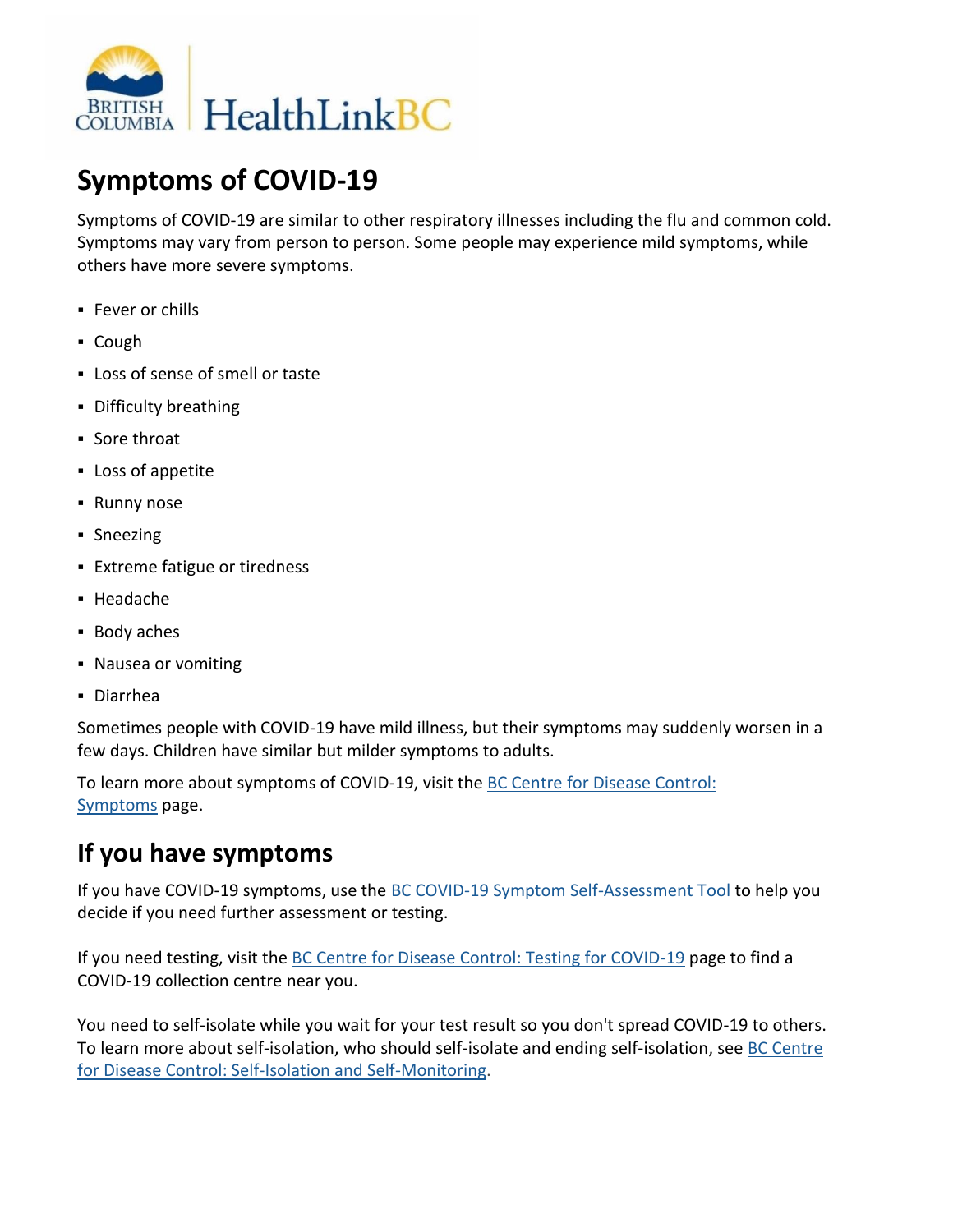To learn more about what to do if you are sick, how to prevent spreading it and what to do if you need medical care, visit: the **[BC Centre for Disease Control: If you have COVID-19](http://www.bccdc.ca/health-info/diseases-conditions/covid-19/about-covid-19/if-you-are-sick)** page.

Some of the symptoms associated with COVID-19 are common to other conditions. For more information on what you can do if you have symptoms, see:

- [Colds](https://www.healthlinkbc.ca/illnesses-conditions/cold-and-flu/colds)
- **[Fever or Chills, Age 11 & Younger](https://www.healthlinkbc.ca/illnesses-conditions/infectious-diseases/fever-or-chills-age-11-and-younger)**
- [Fever or Chills, Age 12 and Older](https://www.healthlinkbc.ca/illnesses-conditions/infectious-diseases/fever-or-chills-age-12-and-older)
- **[Respiratory Problems, Age 11 and Younger](https://www.healthlinkbc.ca/health-topics/respiratory-problems-age-11-and-younger)**
- [Respiratory Problems, Age 12 and Older](https://www.healthlinkbc.ca/health-topics/respiratory-problems-age-12-and-older)

You can manage many of the symptoms of COVID-19 at home. Drink lots of fluids, get plenty of rest and use a humidifier or hot shower to ease a cough or sore throat.

Some symptoms can also be signs of other medical issues and you may need to seek medical care. If you are unsure whether to seek care or get tested, contact your health care provider or call **8-1-1**. If you or someone in your care is having severe difficulty breathing, severe chest pain, having a hard time waking up, feeling confused or losing consciousness, you should seek emergency medical care by calling **9-1-1** or going to your nearest emergency department.

If you have general health questions or concerns, contact HealthLinkBC (**[8-1-1](tel:8-1-1)**) at any time, day or night. If it becomes harder to breathe, you can't drink anything or feel much worse seek urgent medical care at an urgent and primary care centre or emergency department. If you or someone in your care has chest pains, difficulty breathing or severe bleeding, call **9-1-1** or your local emergency number immediately.

# **If you are a priority population**

Most people recover from coronaviruses on their own. However, some people may have a higher chance of developing a more severe illness or complications due to other health conditions. These are called priority populations and specific precautions and treatment may be needed to keep these people safe.

Find more information about priority (and vulnerable) populations:

- [BC Centre for Disease Control: Priority populations](http://www.bccdc.ca/health-info/diseases-conditions/covid-19/priority-populations)
- [Public Health Agency of Canada: Vulnerable populations and COVID-19](https://www.canada.ca/content/dam/phac-aspc/documents/services/diseases-maladies/vulnerable-populations-covid-19/vulnerable-eng.pdf) (PDF 335KB)
- [Public Health Agency of Canada: People who are at high risk for severe illness from COVID-19](https://www.canada.ca/content/dam/phac-aspc/documents/services/publications/diseases-conditions/people-high-risk-for-severe-illness-covid-19/coronavirus-factsheet-people-at-high-risk-en.pdf)